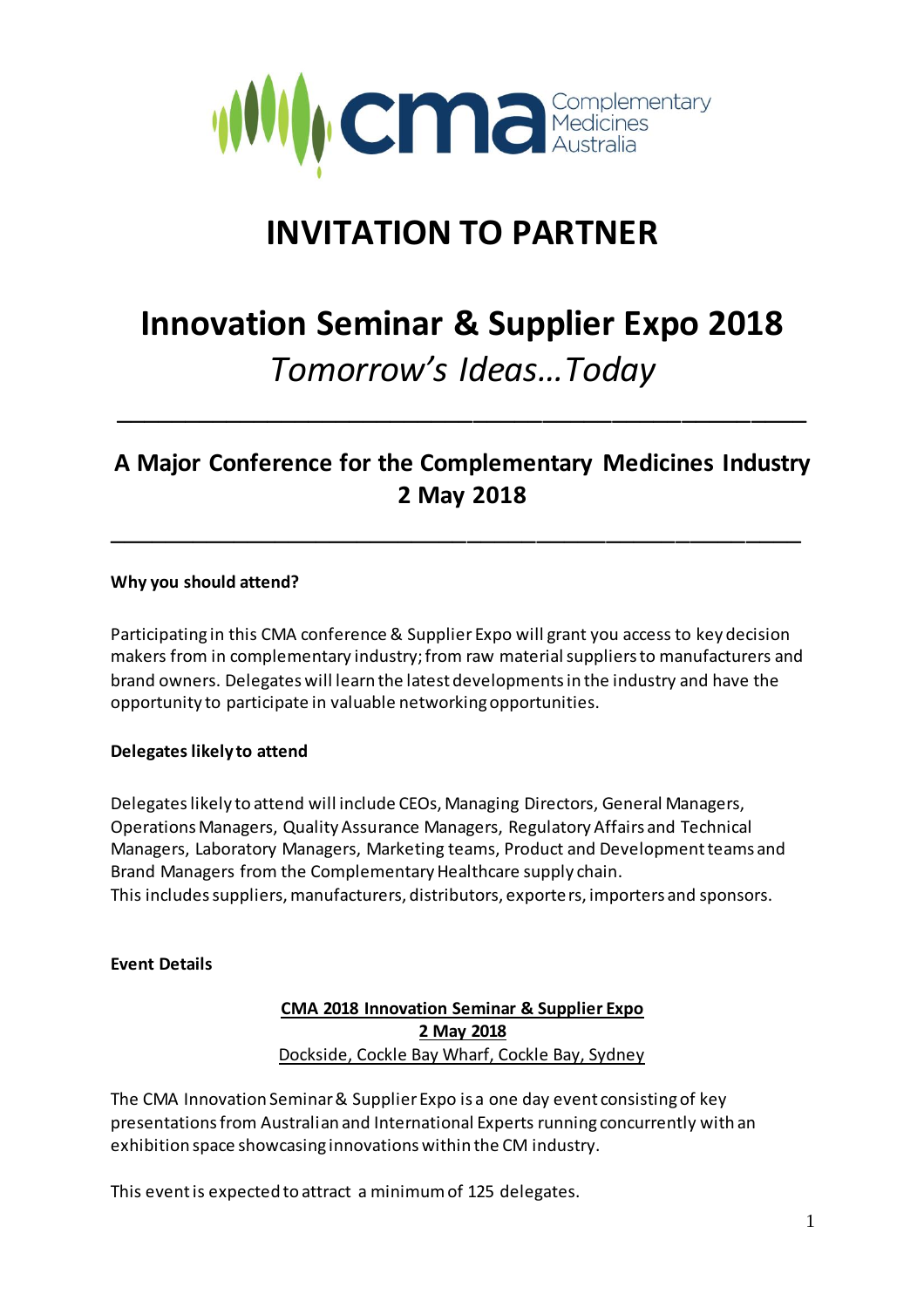

#### **Sponsorship Opportunities**

### **Gold Sponsor SOLD**

\$20,000

- Naming Rights: "Sponsors Name: Innovation Seminar & Supplier Expo 2018"
- MC to recognise sponsor at the opening and closing of each session of the seminar.
- Opportunity to address delegates at the opening of the conference (5 minutes)
- 2 x Banners on main stage
- 4 x Conference registrations
- 1 x Exhibitor booth
- Logo hyperlink from event registration page to your company website
- Logo on all promotional material regarding the event
- Logo on CMA holding slides during conference presentations
- Access to delegate list name and company only due to privacy laws. A final list will be supplied within 14 days after the event
- First opportunity for Gold Sponsorship of the 2019 Innovation Seminar & Supplier Expo
- Company logo on conference and name tags

# **Silver Sponsor SOLD**

\$10,000

- MC to recognise sponsor at the opening and closing of each session of the conference.
- 2 x Conference registrations
- 1 x Exhibitor booth
- Naming rights to refreshment breaks, opportunity to display branding in refreshment areas
- Recognition and acknowledgement as break sponsor on audio visual and during sponsored session
- Logo hyperlink from event registration page to your company website
- Logo on all promotional material regarding the event
- Logo on CMA holding slides during conference presentations
- Access to delegate list name and company only due to privacy laws. A final list will be supplied two weeks after the event

# **Name Badge Sponsor** (**ONE SOLD, One Available**)

\$4,000

- Company logo printed on all delegate name badge cards
- 1 x Exhibitor Booth
- Logo hyperlink from event registration page to your company website
- Logo on all promotional material regarding the event